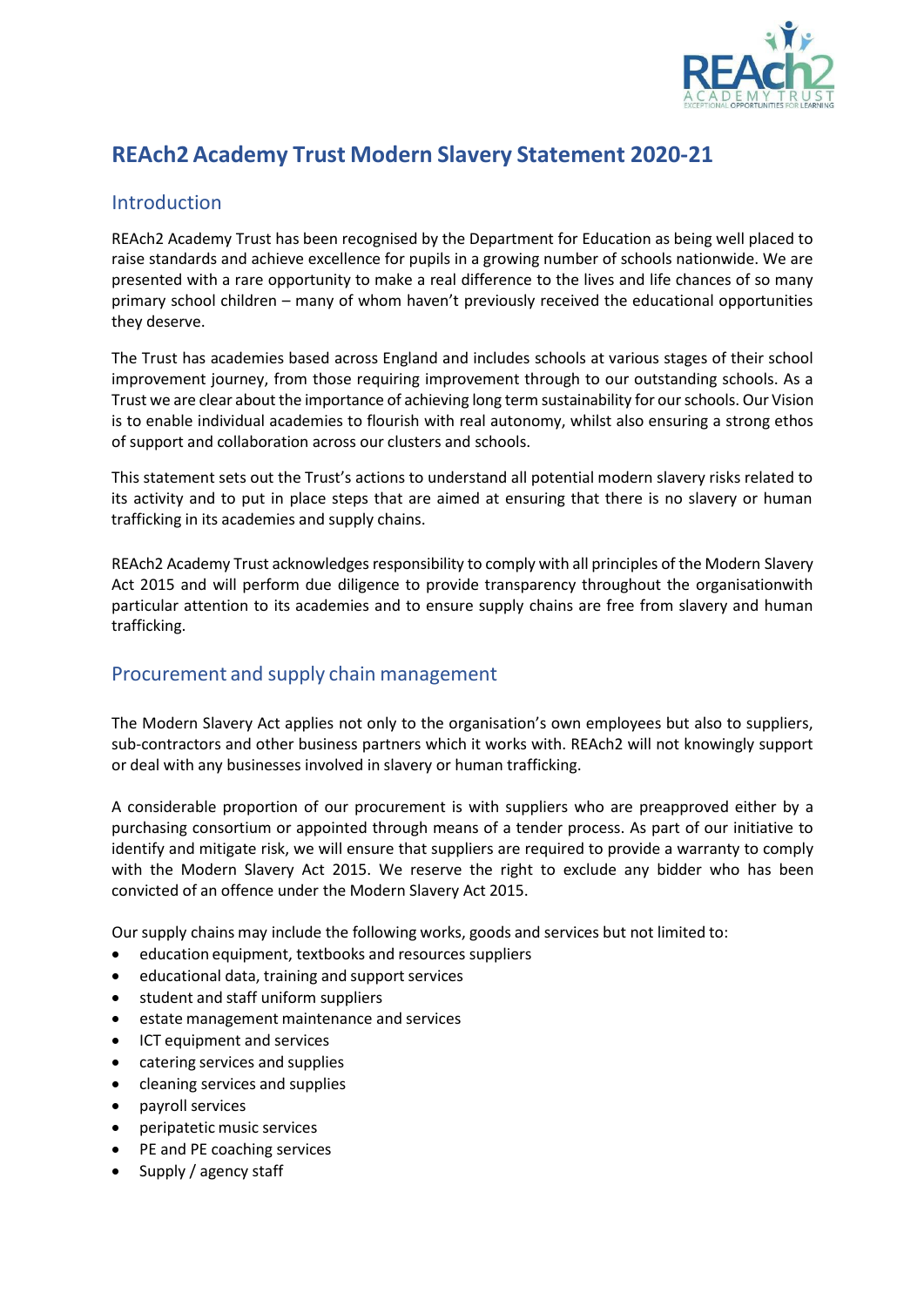We have identified that some of our procurement takes place within sectors where modern slavery offences could occur, such as within our cleaning and catering supply chains and within the maintenance and construction industry. All tenders for supply of services and or goods include a requirement for the supplier to provide assurance of its labour practices and their ethical trading including any of its direct suppliers or subcontractors also comply with the Modern Slavery Act 2015.

During the year we have taken the following steps to promote awareness of this, which will continue into the next academic year:

- Raise awareness amongst National, Cluster and Academy based teams involved in employment, procurement and management, of the risks of modern slavery occurring within our supply chains.
- Ensure that staff involved in procurement receive training on modern slavery
- Ensure that staff involved in recruitment receive training on modern slavery
- Continue to comply with the modern slavery act as a condition for specification and tender documents.
- Continue to ensure our 'New Supplier' form requests all suppliers evidence their compliance with the modern slavery act.

## Our policiesto resist modern slavery and human trafficking

We will continue to review our existing policies and procedures in light of the Modern Slavery Act. Among the policies that we consider give us strength in avoiding modern slavery or human trafficking under the Act in REAch2 Academy Trust are:

- Code of Conduct
- Dignity at Work Policy
- Safer Recruitment Policy
- Tendering & Procurement Policy
- Whistleblowing Policy

The Trust's Whistleblowing Policy draws attention to the risk of modern slavery or human trafficking and stresses that a report of concern in relation to these matters can be made under the protection of the whistleblowing policy.

We are determined that there shall be no modern slavery or human trafficking in REAch2 Academy Trust. Our policies evidence our commitment to act ethically and with integrity throughout our organisation, in line with our touchstones and cornerstones.

All tenders for supply of services and or goods include a requirement for the supplier to provide assurance of its labour practices and their ethical trading including any of its direct suppliers or subcontractors also comply with the Modern Slavery Act 2015.

## Training and continuing vigilance

- 1. We have discussed the Modern Slavery Act, its purpose and the Trust's attitude to it at Trust Board meetings.
- 2. We have made the Cluster boards and local governing bodies aware of our modern slavery statement.